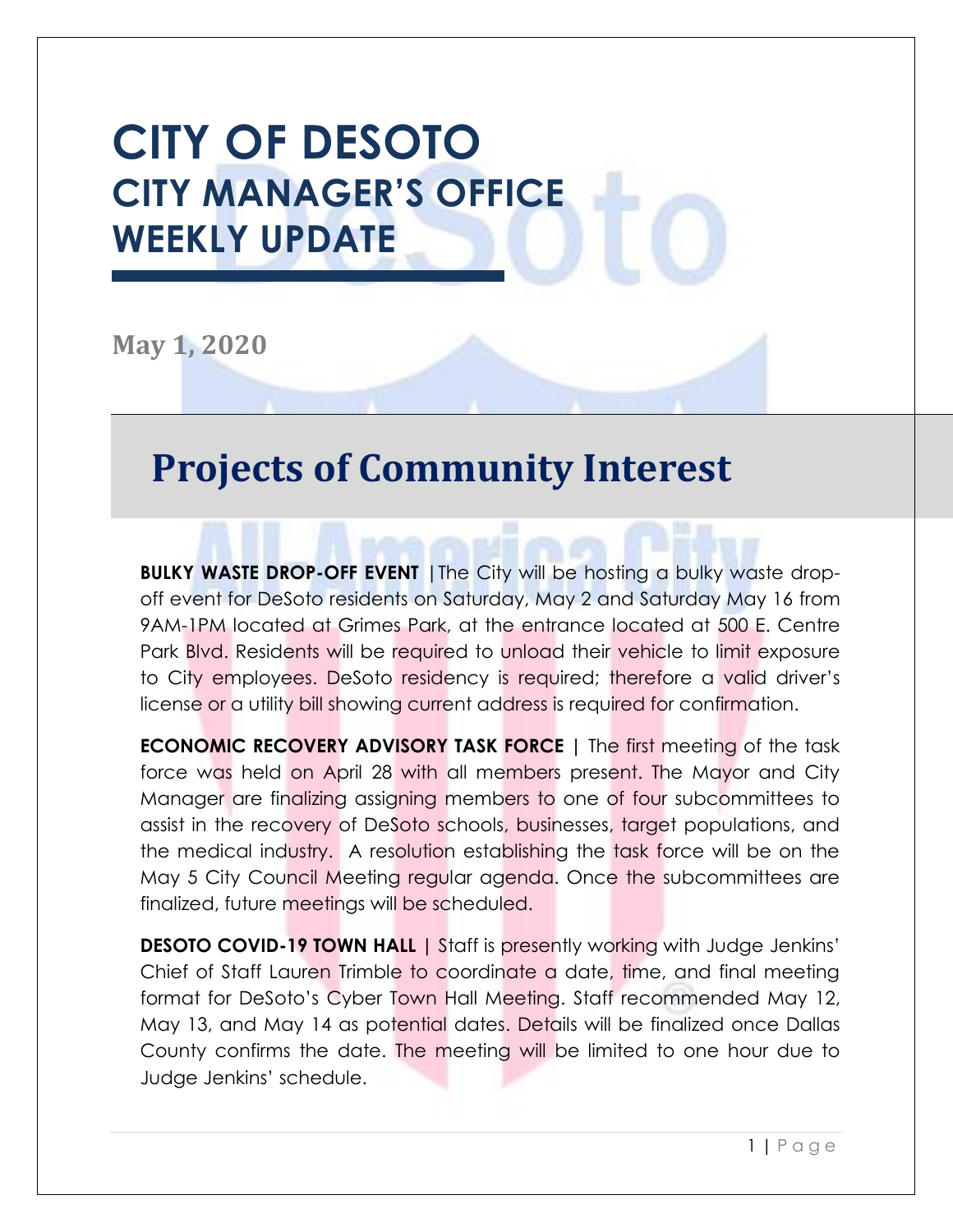## **Project Updates**

**CITY RESPONSE TO COVID-19** | Ellis Davis and the American Airlines Center are approved to continue testing through the end of May. Testing requirements are as follow: Must have temperature or 99.6 or higher and shortness of breath or cough; or anyone 65 years old or older; or anyone with chronic health issues (diabetes, asthma, heart issues, etc); or anyone classified as a healthcare worker, first responder, transportation employee, or grocery or other essential retail worker. As of today, 708 residents have been tested in DeSoto. Dallas County continues to report that there are no positive cases in DeSoto's long-term adult care facilities; however, 200 tests will be administered at Williamsburg Village long-term adult care facility on May 2 by the Parkland Mobile Testing Team. As of today, there are 79 identified DeSoto addresses with positive cases and 94 individual positive cases.

**DANIELDALE PID** | A few changes to the originally announced timeline are being shared with the City Council.

First, the TIRZ ordinance establishing the TIRZ will be delayed until the May 19 City Council Meeting due to property assessment data not being available from the Dallas Central Appraisal District as a result of COVID-19. The corresponding public hearing will also need to be continued to May 19 to allow for a republishing of the notice.

Second, the City's PID administrator and legal and bond consultants along with the developer continue to refine and make minor modifications to the original development agreement and reimbursement agreement. Therefore, these documents were not ready to be included in the agenda packets but are being shared in their current versions as an attachment to this Weekly Update. The revisions were first expected to be presented on the consent agenda; however, one revision necessitates some discussion as it represents a modification to the original deal points and not just legal cleanup. The original development agreement caps the TIRZ contribution at 18.4 cents on the levy. Because home values will fluctuate and the goal on the TIRZ amount is to nullify the impact of the \$4 million being utilized for the walking trail, the recommendation is to set the TIRZ cap based on percentage of the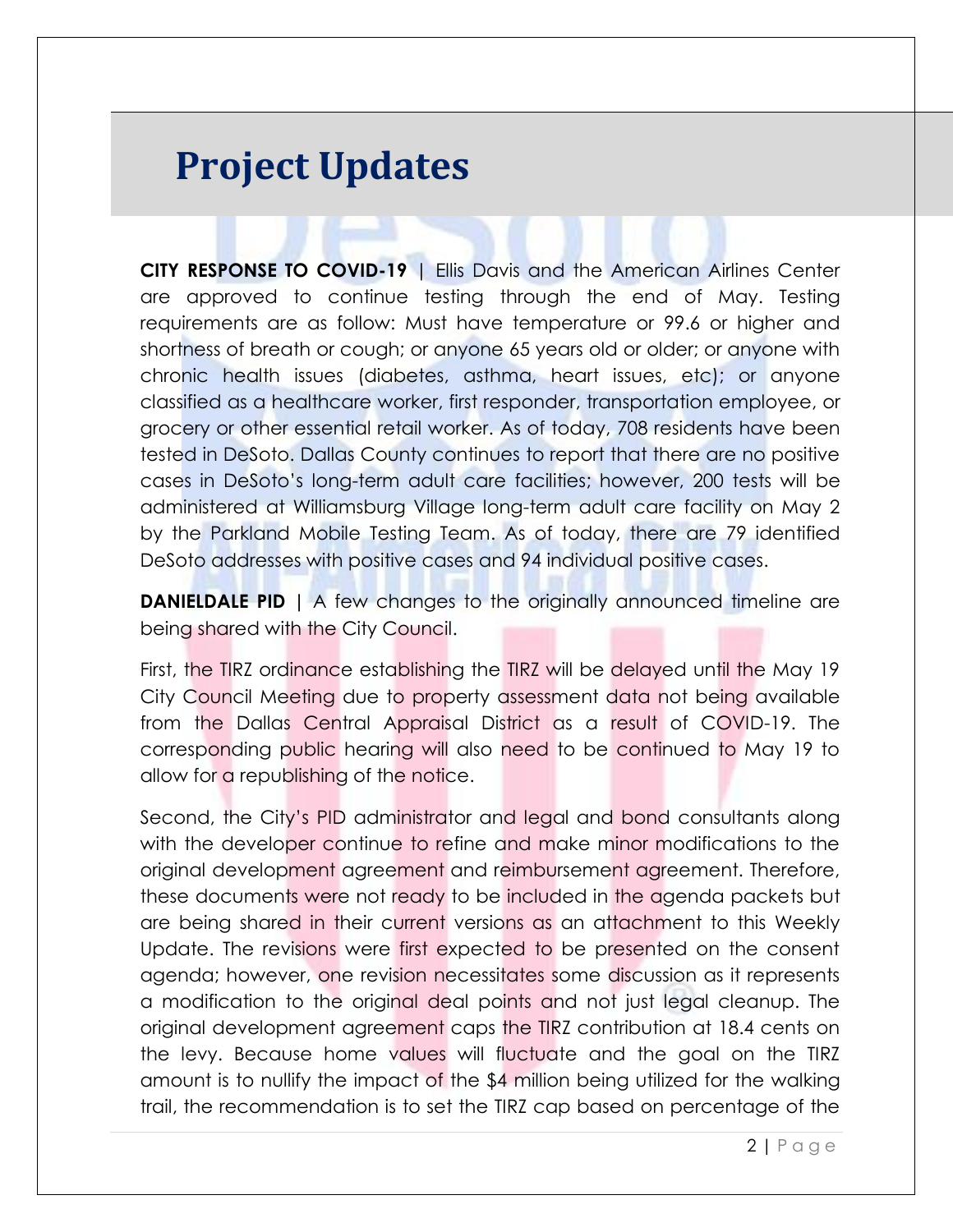levy (26.5%) and not on the 18.4 cents. This modification keeps the original intent of the TIRZ contribution without creating problems when the bonds are issued that the number will not equate to 18.4 cents exactly. The City maintains the same protections from interest rate risk and fluctuations in property values.

Third, the final Service and Assessment Plan (SAP) continues to be refined with minor modifications from the City's PID administrator and legal and bond consultants as well as the developer. A current and updated version is attached to this Weekly Update. These changes are minor cleanup items and do not change the original deal points conveyed to the City Council.

**IMPACT FEE STUDY** | City staff continues to work with the impact fee consultant. A draft copy of their research and recommendations is expected by May 8. This item is scheduled for the Topical Work Session on Monday, May 18 to allow adequate discussion between the City Council, staff, and consultant.

**STRATEGIC PLANNING** | A new timeline was created to accommodate a community dialogue the week of June 8 and the strategic planning sessions in the first half of July. The finalized Strategic Plan is anticipated to be completed the week of August 17. A staff leadership survey was sent to the City Council, managing directors, mid-level supervisors, and commission and board members on April 27 for feedback.

**COMMUNITY SURVEY |** The consultant, City Manager, and Mayor are working to finalize a community-wide survey document and will share the final version with the City Council. Due to current limitations and restrictions on City services, the survey will be held until after stay-at-home orders are lifted. Once the survey vendor is given notice to proceed, the company needs about three weeks to begin mailing documents.

**RENTAL REGISTRATION ORDINANCE |** Staff continues work to finalize a rental registration ordinance that will address landlord responsibility for building and nuisance violations. This item is scheduled for the Topical Work Session on Monday, May 18 to allow adequate discussion between the City Council and staff.

**BROADCASTING EQUIPMENT |** Broadcasting equipment will be installed in the Council Conference Room for recording and broadcasting City Council work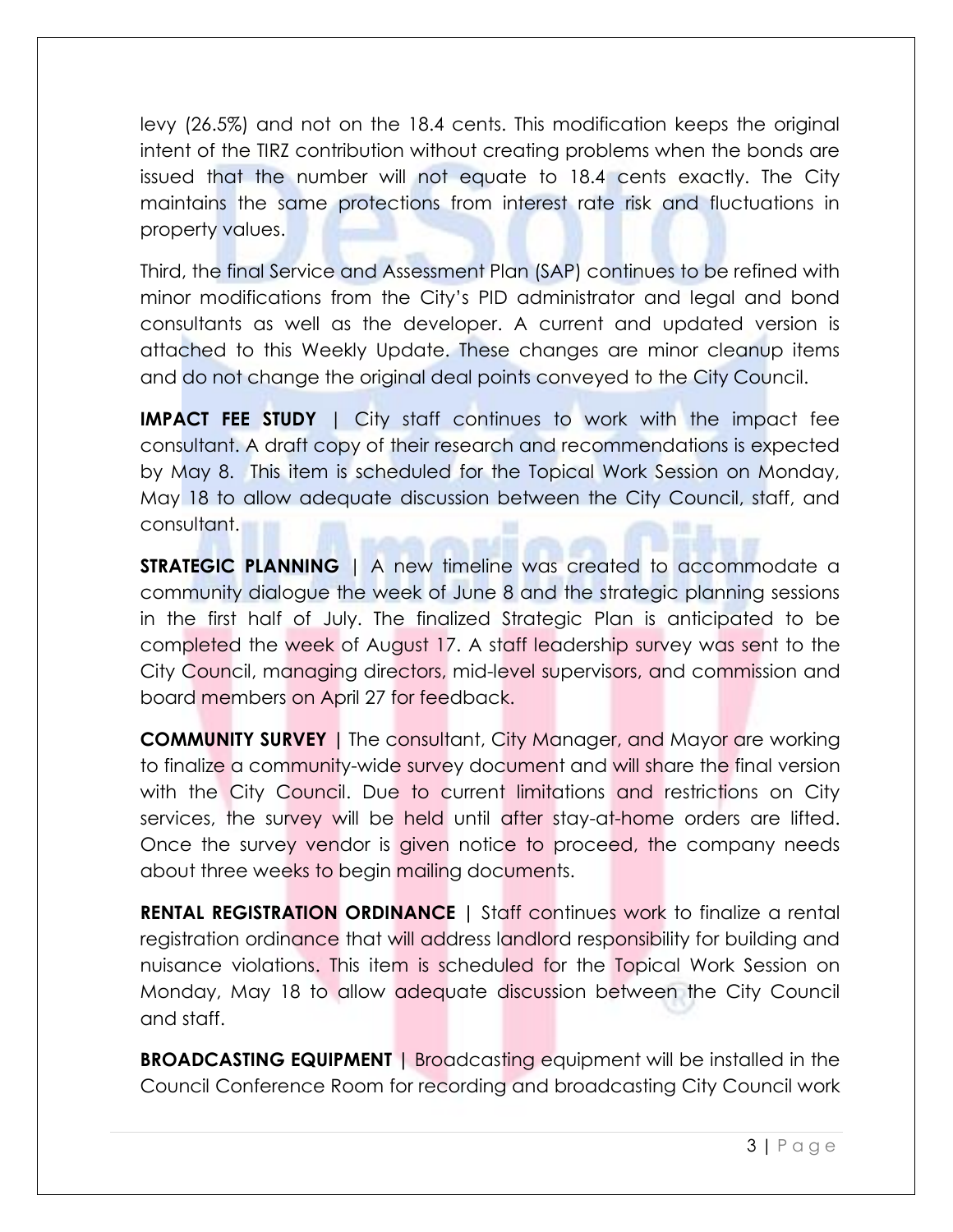sessions. The video and audio equipment is scheduled to be installed during the week of May 11. Once installed, the City of DeSoto will be able to record and broadcast work sessions held in the Council Conference Room.

**MANTLEBROOK PARK |** Parks staff met on site with concerned residents regarding the project. Neighbors expressed concerns regarding trail improvements that included increased traffic, trail layout, and proximity to residents' homes. Staff consulted TNP and Parks Design Group for trail reconfiguration to be built 50 feet from private property. Another concern was the construction of the fence, so as an alternative; staff will pursue a plan to install buffer plant material. Construction is anticipated to start this upcoming week. An ordinance to restrict street parking along the perimeter will be drafted and presented for review to the City Council before the end of the spring.

### **Weekly Events & Meetings**

| May 2 Bulk waste drop-off event at   | May 16 Military Appreciation Day Event.            |
|--------------------------------------|----------------------------------------------------|
| Grimes Park, 501 E Wintergreen Rd at | Drive through event featuring free In-N-Out        |
| 9:00 AM to 1:00 PM                   | <b>Burgers for DeSoto military families - City</b> |
|                                      | Hall south parking lot 11:00 AM to 1:00 PM         |
| May 4 CDBG Town Hall Meetings at     | May 18 DeSoto Economic Development                 |
| 1:30 PM and 5:30 PM via Video        | Corporation                                        |
| Conference                           | Regular Board Meeting - 9:00 AM to 2:00            |
|                                      | <b>PM</b>                                          |
| May 5 City Council Work Session &    | May 18 City Council Topical Work Session at        |
| Meeting at 6:00 PM via Video         | 6:00 PM via Video Conference (Impact               |
| Conference                           | Fees & Rental Registration Ordinance)              |
| May 16 Bulk Waste Drop-Off event at  | May 19 City Council Work Session &                 |
| Grimes Park, 501 E Wintergreen Rd at | Meeting at 5:30 PM via Video Conference            |
| 9:00 AM to 1:00 PM                   |                                                    |

4 | P a g e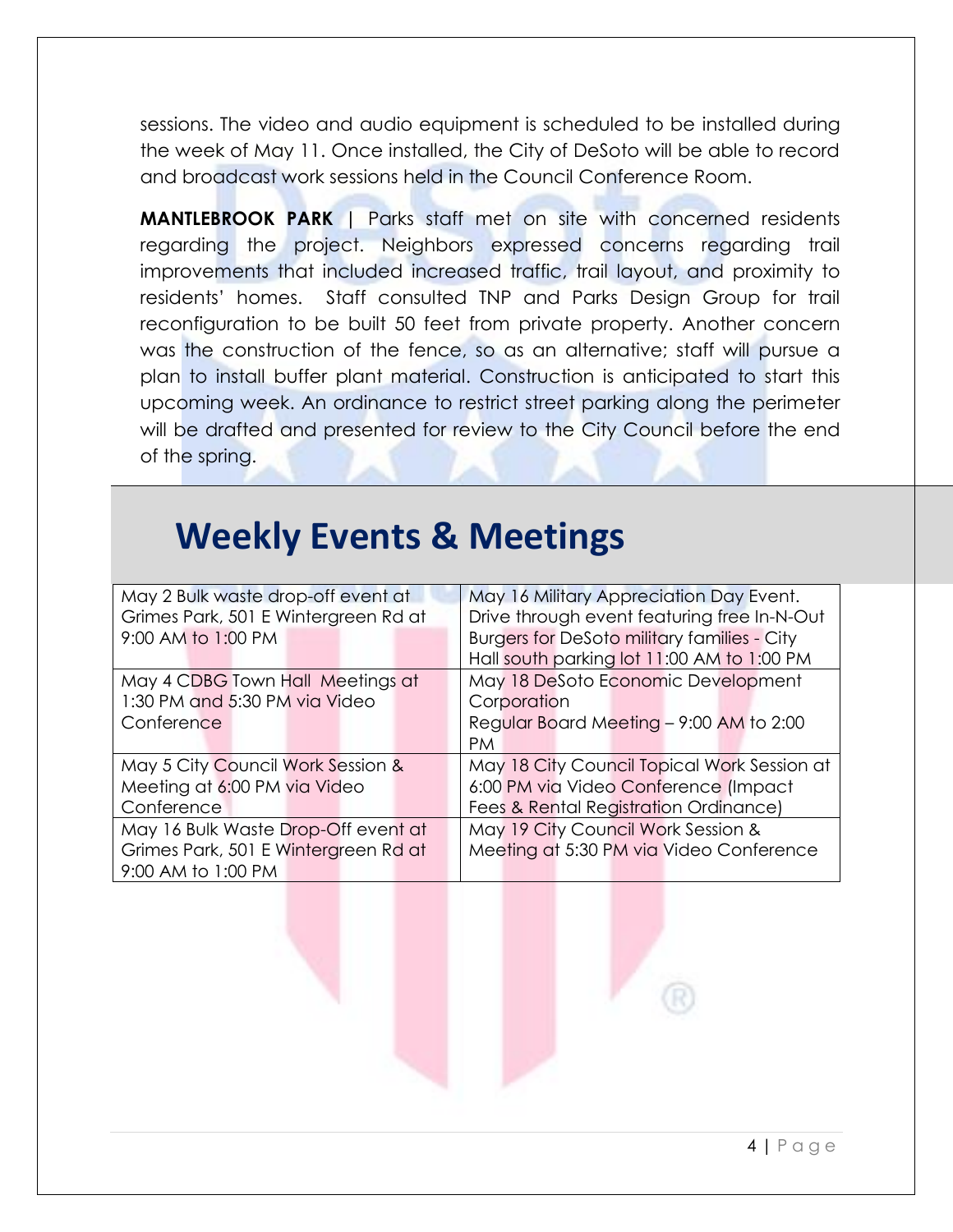#### **New Hires, Promotions & Recognitions**

#### **NEW HIRES**

**FIRE DEPARTMENT HIRING UPDATES |** Three Fire Department candidates were given conditional job offers with a start date of June 1. These offers will bring staffing levels at the Fire Department to their full budgeted levels. New policies for firefighter testing process resulted in a successful 50% minority demographic during this round of hiring.

#### **New Businesses & City Development**

**CHATTEY ROAD PROJECT** | This project is scheduled to begin the first half of May. A communication strategy will be developed to ensure that the public and impacted residents are notified of the City's progress.

**SOLAR TURBINES |** Solar Turbines is adding 8,000 square feet to their building located at 215 S. Centre Blvd that is currently under construction.

**FIRE STATION NO.2** | The new fire station and administration building is reaching its final stages and is anticipated to be completed in the first half of June. An open house will be scheduled as soon as the completion date is finalized.

**CHIPOTLE |** Opened April 21 located at 1001 North, Interstate 35E Service Rd Suite 116A offering Mission-style burritos, tacos, and other Mexican grill food items.

**FUZZY'S TACO |** Located at 228 E. Pleasant Run Rd. The restaurant has received their certificate of occupancy and is ready to. Due to current limitations and restrictions from COVID-19, the location has not announced